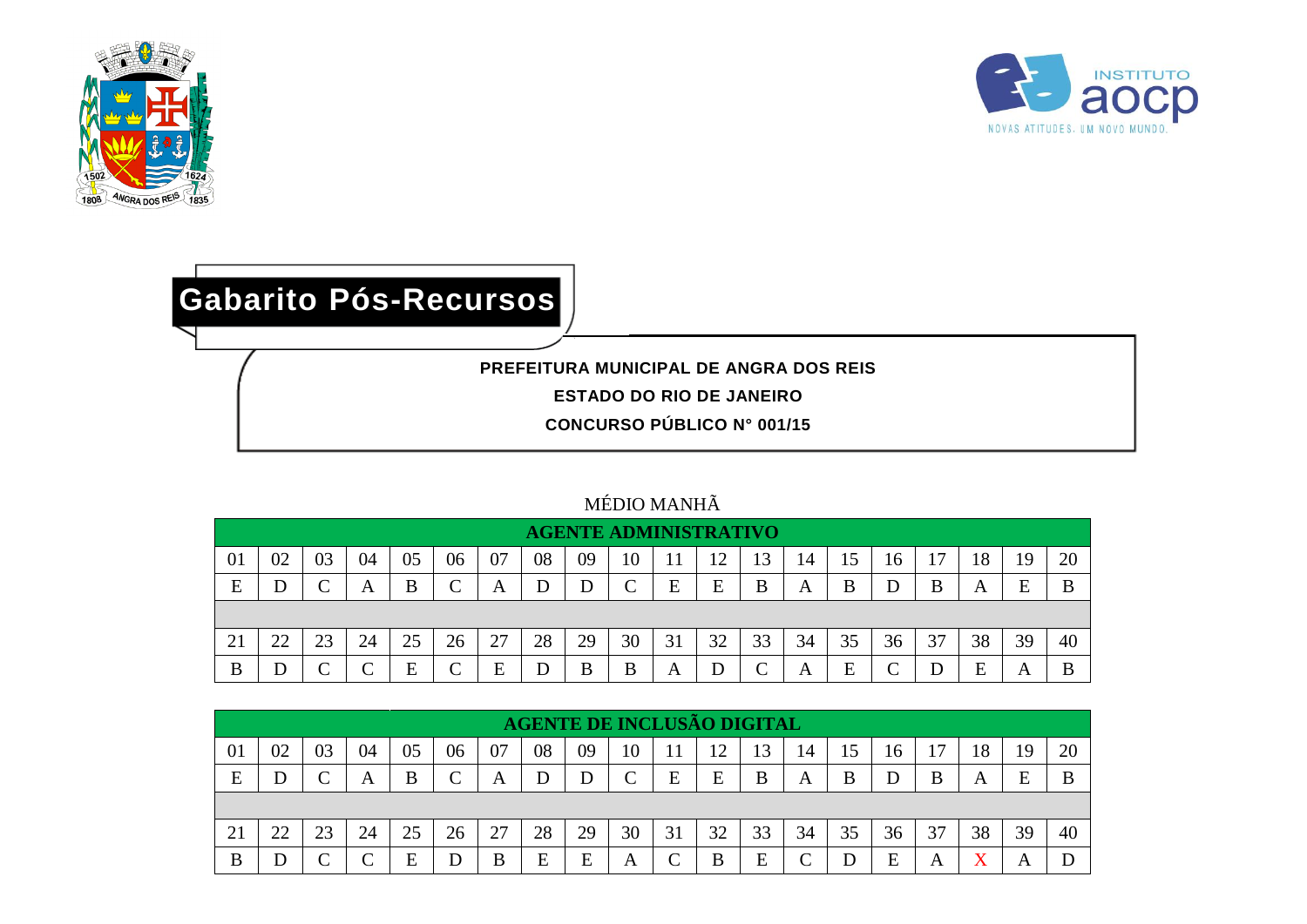|    | <b>AGENTE PATRIMONIAL</b> |    |    |          |    |    |                 |    |    |    |    |    |    |    |    |    |    |    |    |
|----|---------------------------|----|----|----------|----|----|-----------------|----|----|----|----|----|----|----|----|----|----|----|----|
| 01 | 02                        | 03 | 04 | 05       | 06 | 07 | 08              | 09 | 10 |    | ∼  | 13 | 14 | 15 | 16 | 17 | 18 | 19 | 20 |
| E  |                           |    | Α  | B        | ⌒  | A  | D               |    | ⌒  | E  | E  | B  | A  | B  |    | B  | A  | E  |    |
|    |                           |    |    |          |    |    |                 |    |    |    |    |    |    |    |    |    |    |    |    |
| 21 | 22                        | 23 | 24 | 25       | 26 | 27 | 28              | 29 | 30 | 31 | 32 | 33 | 34 | 35 | 36 | 37 | 38 | 39 | 40 |
| B  |                           | ⌒  |    | F<br>نلا | B  | D  | $\sqrt{ }$<br>◡ | B  | A  |    |    |    | E  | A  |    | A  | ⌒  |    | A  |

| DOCENTE I - EDUCAÇÃO INFANTIL E ANOS INICIAIS DO 1º AO 5º ANO DO ENSINO FUNDAMENTAL |    |    |    |    |        |          |    |    |    |    |    |    |    |          |    |    |    |    |    |
|-------------------------------------------------------------------------------------|----|----|----|----|--------|----------|----|----|----|----|----|----|----|----------|----|----|----|----|----|
| $\Omega$                                                                            | 02 | 03 | 04 | 05 | 06     | 07       | 08 | 09 | 10 |    | 12 | 13 | 14 | 15       | 16 | 17 | 18 | 19 | 20 |
| E                                                                                   |    | ⌒  | А  | B  | $\cap$ | A        | D  |    |    |    | B  | A  | E  | B        | E  |    |    |    |    |
|                                                                                     |    |    |    |    |        |          |    |    |    |    |    |    |    |          |    |    |    |    |    |
|                                                                                     | つつ |    | 24 |    | 26     | 27       | 28 | 29 | 30 | 31 | 32 | 33 | 34 | 35       | 36 | 37 | 38 | 39 | 40 |
| ⌒                                                                                   |    | A  | В  | E  | D      | $\Gamma$ | B  | A  | E  | В  |    | A  | E  | $\Gamma$ | E  |    | B  |    |    |

|    | <b>INSTRUTOR DE LIBRAS</b> |          |    |    |            |    |    |    |    |    |           |    |    |    |    |    |    |    |    |
|----|----------------------------|----------|----|----|------------|----|----|----|----|----|-----------|----|----|----|----|----|----|----|----|
| 01 | 02                         | 03       | 04 | 05 | 06         | 07 | 08 | 09 | 10 |    | ി         | 13 | 14 | 15 | 16 | 17 | 18 | 19 | 20 |
| E  |                            |          | A  | B  | $\sqrt{ }$ | A  |    |    | ⌒  | E  | E         | B  | A  | B  | D  | B  | A  | E  |    |
|    |                            |          |    |    |            |    |    |    |    |    |           |    |    |    |    |    |    |    |    |
| 21 | 22                         | ົາ<br>23 | 24 | 25 | 26         | 27 | 28 | 29 | 30 | 31 | 32<br>ے ر | 33 | 34 | 35 | 36 | 37 | 38 | 39 | 40 |
| B  |                            |          |    | F  | D          | B  | E  | A  |    | E  |           | E  | A  |    | B  |    | B  | A  |    |

|    | <b>SECRETÁRIO ESCOLAR</b> |    |    |    |    |    |    |    |        |    |    |    |            |            |    |    |    |    |              |
|----|---------------------------|----|----|----|----|----|----|----|--------|----|----|----|------------|------------|----|----|----|----|--------------|
| 01 | 02                        | 03 | 04 | 05 | 06 | 07 | 08 | 09 | 10     | 11 | ∸  | 13 | 14         | 15         | 16 | 17 | 18 | 19 | 20           |
| E  |                           |    | A  | B  |    | A  | D  | D  | $\sim$ | E  | E  | B  | A          | B          | D  | B  | A  | E  | B            |
|    |                           |    |    |    |    |    |    |    |        |    |    |    |            |            |    |    |    |    |              |
| 21 | າາ                        | 23 | 24 | 25 | 26 | 27 | 28 | 29 | 30     | 31 | 32 | 33 | 34         | 35         | 36 | 37 | 38 | 39 | 40           |
| B  |                           |    |    | Ε  |    | D  | B  | E  | B      | E  | A  |    | $\sqrt{ }$ | $\sqrt{ }$ | ⌒  | B  |    |    | $\mathsf{A}$ |